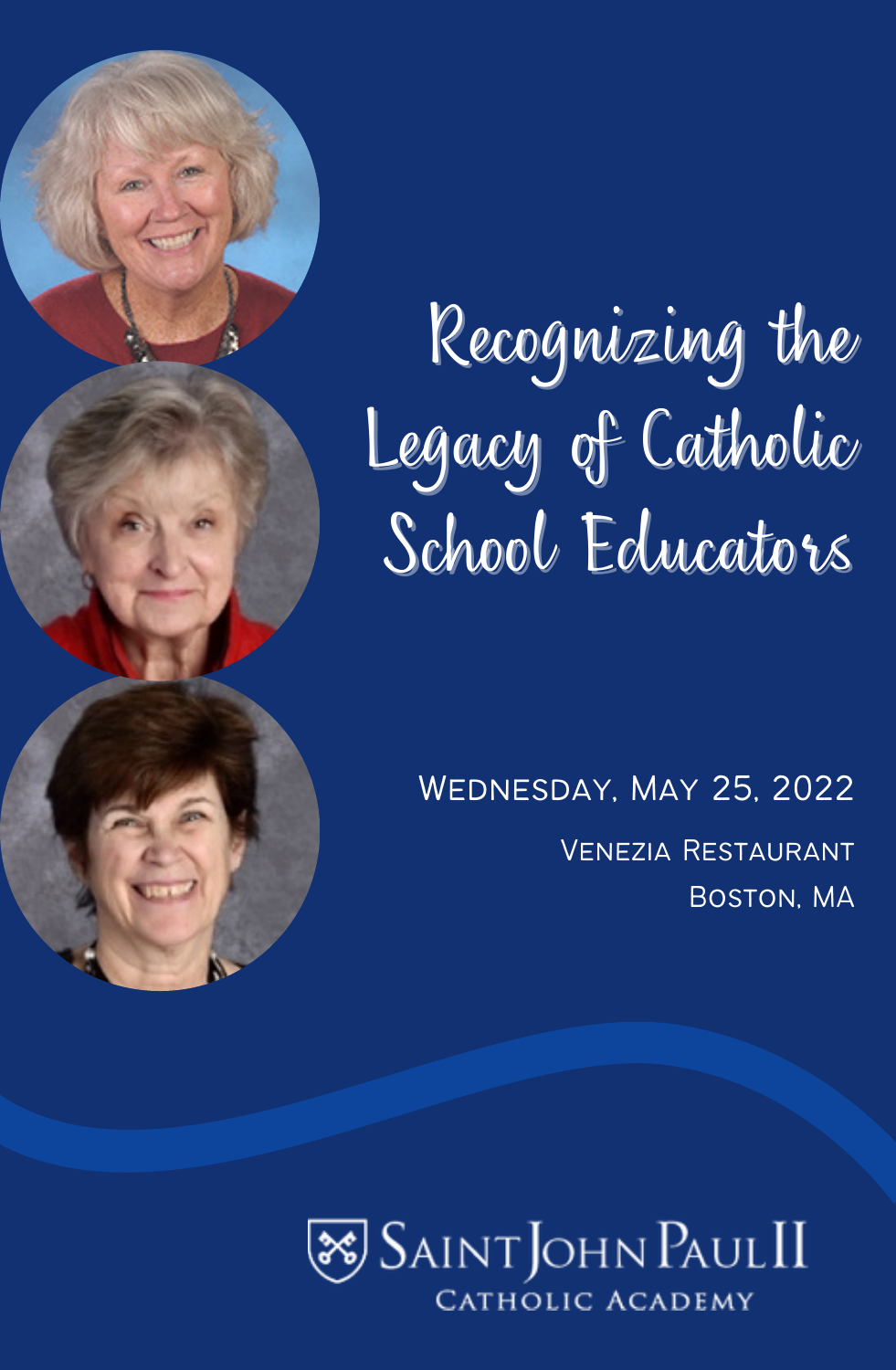**Opening Prayer** Sister Gail Donahue, CSJ

#### **Welcome and Opening Remarks** Kate Brandley, Regional Director

**Share the Light of Jesus; Renmen, Renmen, Renmen; and The Future Starts Today** Performed by second grade students from the Lower Mills campus

**Recognizing the Legacy of Catholic School Educators** Kate Brandley

> Claire Barton Sheridan Jane Breen Kathleen Costello

**Closing Prayer** Reverend John Currie, Board of Trustees

#### **Special thank you to the students who are with us tonight!**

From the Columbia campus Thank you for sharing your science fair projects with us

> From the Lower Mills campus Thank you for leading us in song

From the Neponset campus Thank you for welcoming our guests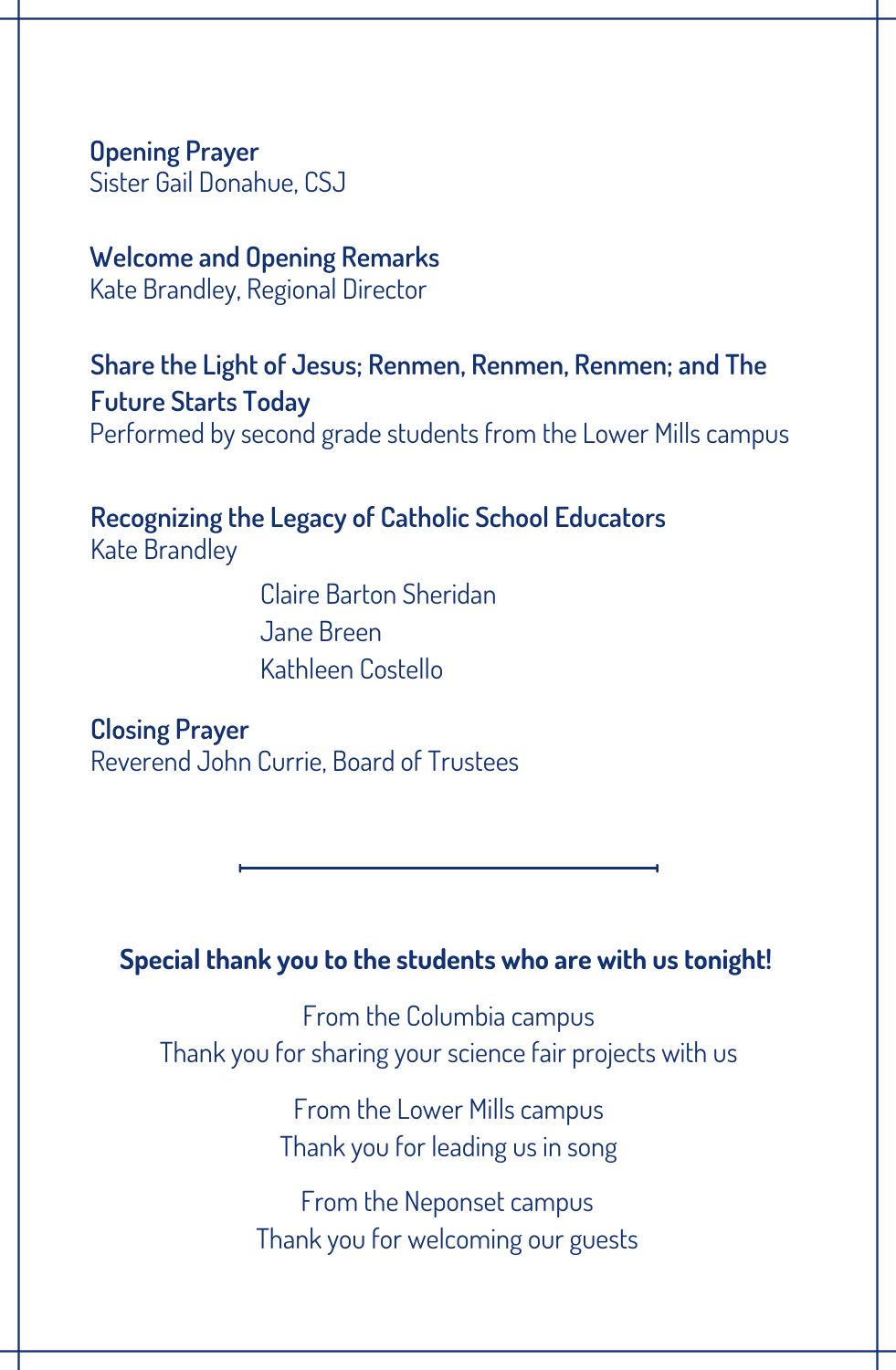#### **Recognizing the Legacy of Catholic School Educators**

After the challenges of the last two years, we are honored to come together tonight to reunite with old friends and welcome new ones to the SJPIICA community. Thank you for joining us and for your generous support.

The constant that allowed SJPIICA to provide a quality education throughout the pandemic was our educators - the teachers, principals, vice principals, and staff that showed our students each day that they were known, loved, and called to excellence.

Our students have needed us in ways that we could never have anticipated. To gather tonight is to celebrate the impact that Catholic education has within our communities, It is the power of love, service, and commitment to our faith.

This evening, we gratefully honor three of our dedicated educators, who have given decades of service to the Academy.







Text SJP2CA to 53-555 or Venmo @SJP2CA to support our students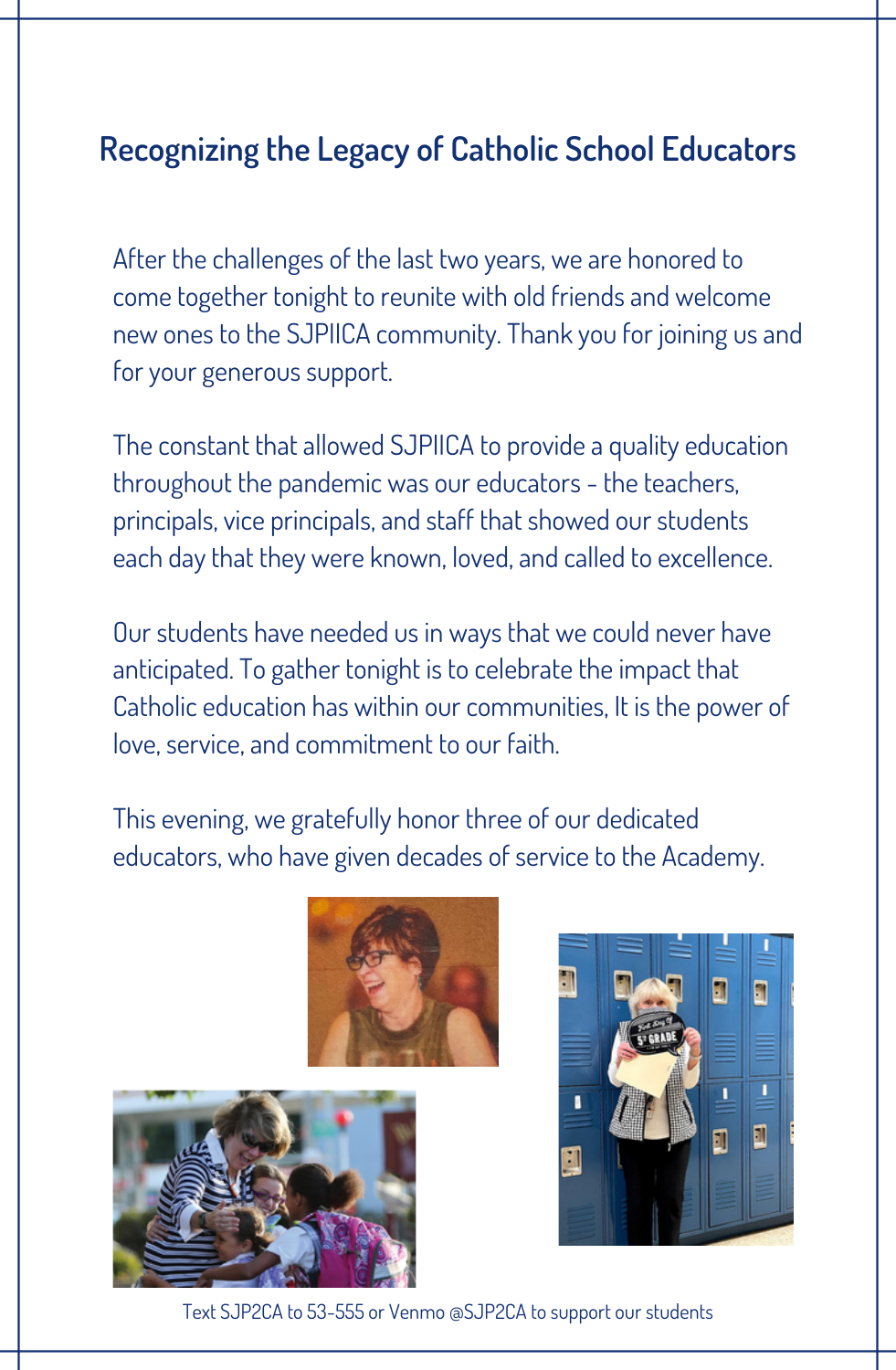

### **Claire Barton Sheridan Principal, Columbia Campus**

Claire has been a Catholic educator and leader for 34 years. Her Vice Principal Kristyn Joy called her "the Lighthouse Keeper of the

Columbia campus of Saint John Paul II Catholic Academy."

Claire has led the campus since it was known as St. Margaret's, then Blessed Mother Teresa and Pope John Paul II. As part of the 2010 initiative to create SJPIICA, Claire was instrumental in creating the framework for the Academy.

There were so many good times - opening days, graduations, and other achievements - and Claire said that seeing the smiling faces of the children and working with great people made her job so easy each day. Claire is always outside greeting, talking and laughing with families.

Claire also led the campus through several crises and challenges: 9/11, the suppression of parishes and the closing of schools, the Columbia campus flood of 2015, and the Covid-19 pandemic. Claire is an incredibly strong leader in times of crisis. Through it all, Claire has been the lighthouse keeper - a steadfast beam of optimism, planning, and faith.

The familiar phrase, "All will be good" is recognized and appreciated by her faculty, families, students, and administrative colleagues. While meant to comfort, it also has been said with humor to remind us that we will get through anything together.

Claire is known for her big heart. She knows her families, students and staff. It is not uncommon for Claire to be finding resources such as food, jobs or new opportunities for her families and students. She is well loved by her staff because of her kind yet capable leadership. Claire always means business with a smile and quick joke. She is steadfast in her belief that everyone should have love, be known, have a good education and resources to enjoy life.

As she prepares to leave her leadership post she reminds us all to continue to do our very best and to be the beacon of light spreading hope to others.

Text SJP2CA to 53-555 or Venmo @SJP2CA to support our students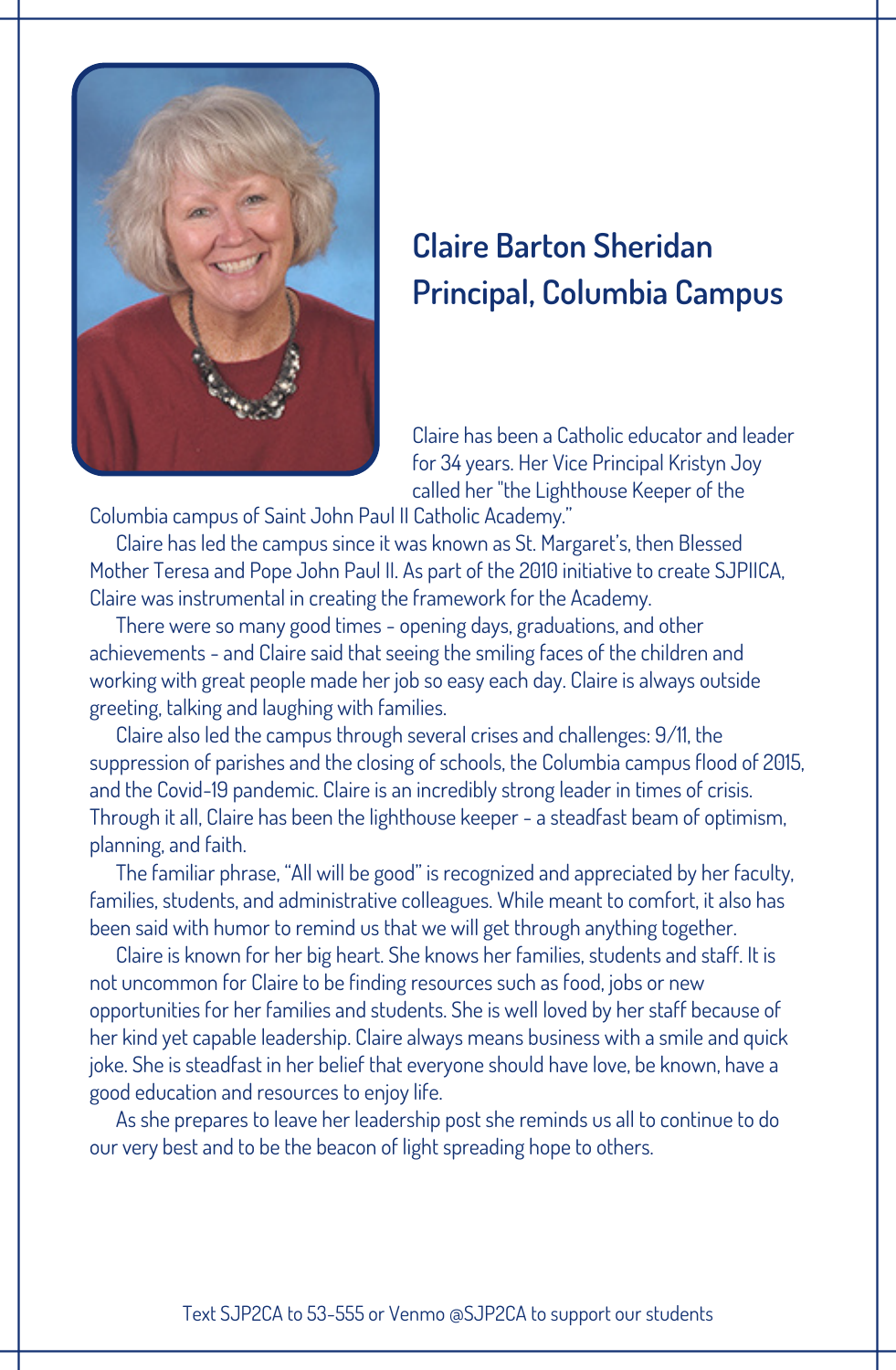

## **Jane Breen Fourth grade teacher and Title I instructional support, Neponset Campus**

A fourth grade teacher at St. Ann's School since 1971, Jane has influenced countless boys and girls over the last 50 years. As one of the first supporters and defenders of Saint John Paul II

Catholic Academy, Jane helped rally other teachers because, "I thought the idea of starting the Academy in Dorchester was a lifeline for urban Catholic education. I was enthusiastic about being even a small part of that!"

That sentiment speaks to Jane's character as a dedicated teacher who wanted the best educational opportunities for the students in her care. Jane taught fourth grade at SJPIICA from 2008 until 2017. She was known as the consummate professional. Jane was never late for school and rarely absent. She was the first to sign up for professional development and always took advantage of coaching to improve her instructional skills. Jane had the strongest fourth grade standardized test scores in the academy every year. She always expected excellence in herself.

Jane is a favorite at the Academy. She is known to be generous, kind, and collaborative. She was always seen at school functions, volunteering in the community, and a lector and Eucharistic minister at St Ann's Church. Her colleagues knew of her dedication, fun, and humility. She is a wonderful role model for our young teachers.

Jane loved teaching and was always looking for ways to improve the students' experience. When Grade 4 studied women's suffrage, it was not uncommon to see students dressed in early 1900's clothing chanting, "We want the vote!" throughout the school. Jane loved to share her knowledge of Boston history, especially Dorchester, with her students. She would invite local historians and plan field trips so her students would know more about the community they lived in. When she decided to retire, we could not say goodbye and offered her the opportunity to work as a Title 1 Instructional Support teacher. She tutored students who needed extra support in literacy. Jane has certainly given her life to the education of her students and families.

Jane retires from teaching having taught hundreds of students. While she says she is the one who has so many good memories of her time spent with the children over the years, we know our graduates can say the same of their time in her classroom.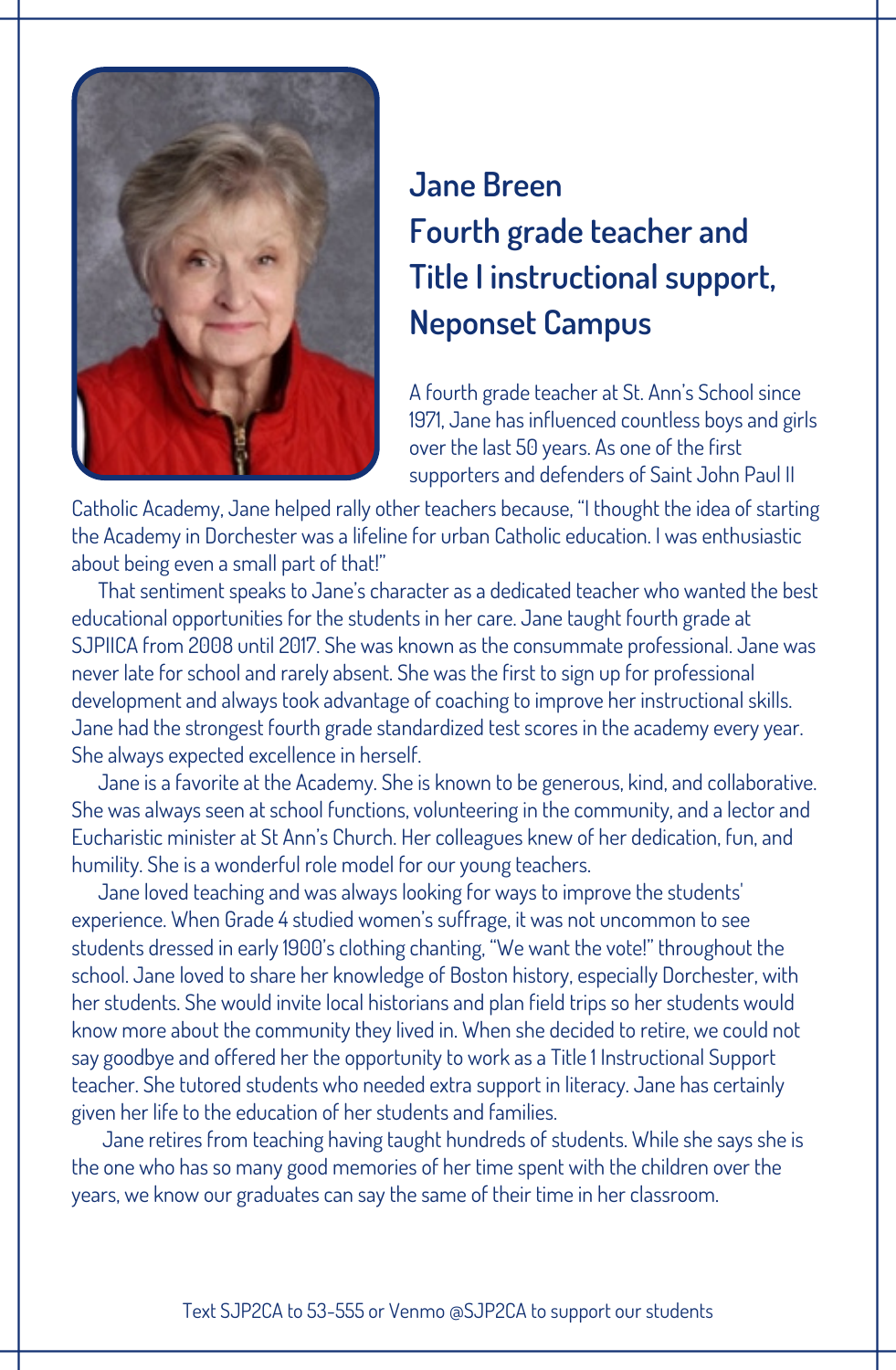

## **Kathleen Costello Kindergarten II Teacher, Neponset Campus**

Known for her warmth, enthusiasm, and dedication to her students, families, and school, Kathy has worked in early childhood programs for more than 40 years, starting the early

childhood education program at St. Ann's school 23 years ago, and continuing when the school became part of SJPIICA. She has been a presence in the program ever since, as both a pre-Kindergarten and Kindergarten teacher, impacting numerous students and mentoring new staff.

Kathy is always willing to learn and grow. She is the first teacher to sign up for professional development, find programs for students in the Academy, and teach others. Mediocrity is not a word in Kathy's vocabulary. She strives for excellence in all things every day.

As you might imagine, a lot of wonderful memories were created over the years. There were field trips, the Christmas music shows, apple picking, service projects, May processions, and great discussions in the teachers room.

Kathy is known as a team player by her colleagues. If there is an event to attend, an activity to plan, or a colleague who needs support, she is always there. She is one of the hardest working teachers in the Academy. Kathy is fun, optimistic and a joy to work with.

Kathleen has known each of her students as an individual. It is not uncommon for a child to need academic or emotional services in kindergarten. Because she starts from a position of love and knowledge, her families take her advice and get the help their children need. By doing that, she is able to guide them from where they were at the beginning of each year socially, emotionally, and academically to as far as each child is capable of achieving. Her rapport with the children is natural and they trust her.

Kathy leaves this advice: genuinely smile and greet families at morning assembly. They are leaving one of the most important people in their lives in your hands. Families should feel that you are ready and willing to take on the challenges and surprises of the day.

Text SJP2CA to 53-555 or Venmo @SJP2CA to support our students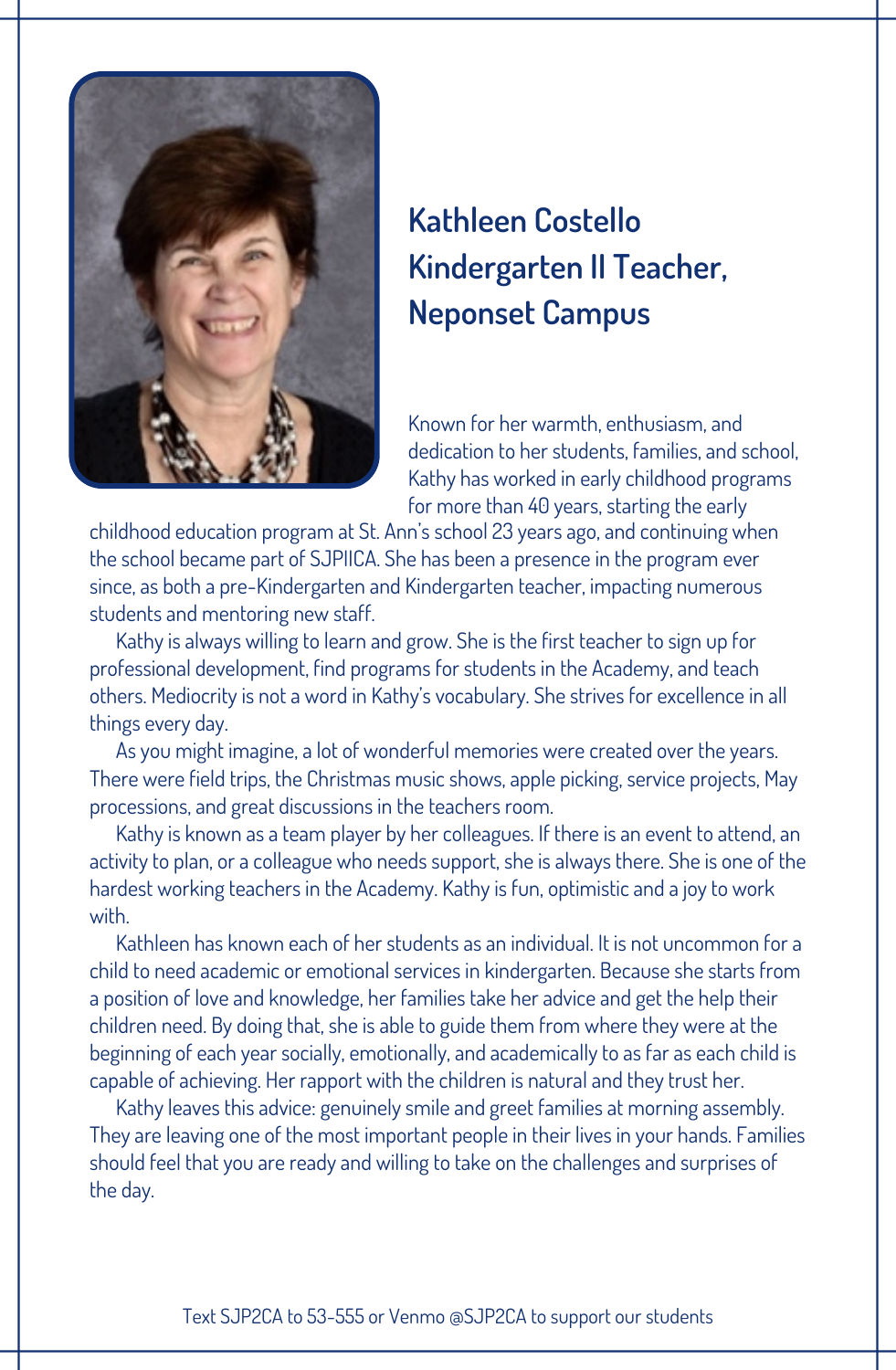# **Thank you to our generous benefactors**

**Faith Formation** Kevin Mohan

#### **Positive School Culture**

Tina and Charles Grant Mary Bevelock Pendergast and David Pendergast

**Engaging Minds** Mary and James Judge Kathleen and Peter Markell Ellen and William McHale William Mosakowski Maryann and John Mulattieri **Independent Thinking** Catherine Brandley Paul Ferreira, Blue Hawk Investments Kirk MacNaught, M.D. Rhonda and John Ollquist

**Problem Solving** Tchintcia and John Barros Catholic Schools Foundation Gloria and Charles Clough Reverend Ronald Coyne Dedham Savings Annmarie and William Kennedy Robin and Francis Keough Marie and Joseph Lennon Diane and Kirk Neison Christine and John Whoriskey

Special thanks to the Campaign for Catholic Schools for their unwavering support and commitment. As our co-sponsor, CCS brings the resources of top business, civic, and educational leaders to our Academy, sets a new standard for urban Catholic education, and changes lives.